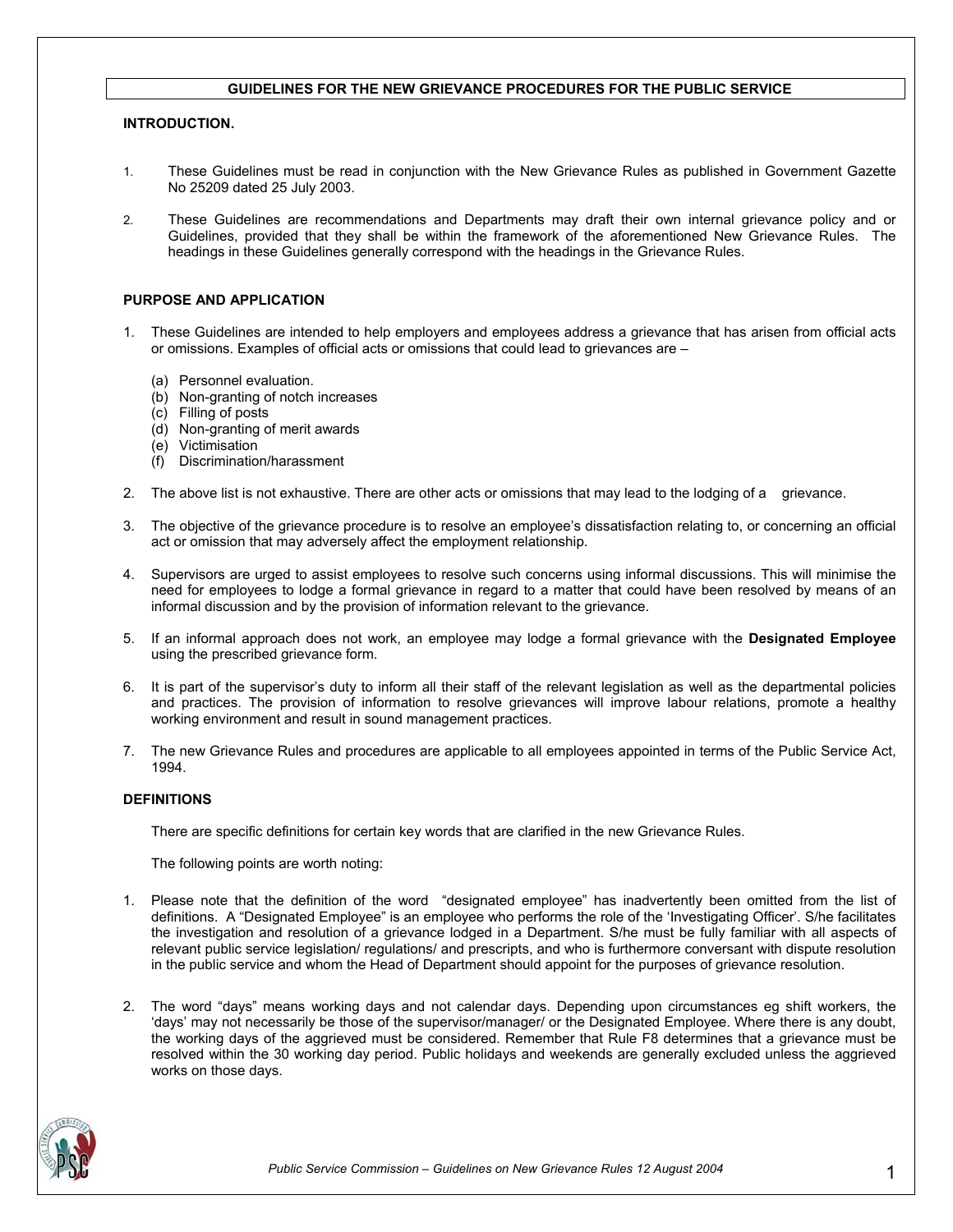### **MANAGING A GRIEVANCE (underlying principles)**

- 1. A grievance must as far as possible be resolved by the Department and as close to the point of origin as possible. It is incumbent upon supervisors and managers to treat all grievances seriously, to ensure transparent human resource practices and to ensure efficient and effective public administration.
- 2. The Department, through the Designated Employee, must ensure that a grievance is dealt with in a speedy, fair, impartial and unbiased manner and that the principles of natural justice are observed. No employee may be victimised or prejudiced directly or indirectly as a result of lodging a grievance.
- 3. It is the duty of the Designated Employee to ensure that the grievance is attended to and resolved within 30 working days. It is also important for supervisors to inform an aggrieved employee of his/her right to representation by a fellow employee, a shop steward, or a union official. The Designated Employee should also ensure that an aggrieved is advised of this right when investigating a grievance. Legal representation is not allowed.
- 4. Lodging a grievance is a right, and should preferably be discussed with supervisors before using the grievance procedure unless the grievance involves the supervisor. Please refer to duties of the Designated Employee below.
- 5. Grievances that emanate from a disciplinary action should be resolved through the disciplinary appeal mechanism. Designated Employees should advise employees accordingly.
- 6. A grievance must be lodged in writing and all decisions taken during the process must be in writing. It is the duty of the Designated Employee to regularly inform the aggrieved of the progress and the finalisation of the grievance (Rule F5 and Rule F6). Refer also to other duties of the Designated Employee below.
- 7. This procedure shall be used to resolve individual grievances ( Rule B1 (c) (iii). Collective grievances may be addressed through other avenues. An employee should not lodge insignificant or malicious grievances or abuse the procedure by repeatedly lodging a grievance on the same matter.
- 8. In large departments and those with regional offices, the need may arise to appoint a number of Designated Employees to deal with grievances. A Designated Employee at a regional office may refer an unresolved grievance to a Designated Employee at Head Office in order to expedite a grievance in compliance with Rule F8 (30 working day Rule). Departments should issue their own policy directives in this regard, or incorporate them in the department's internal Grievance policy.
- 9. It is also recommended that departments appoint a Designated Employee at its Head Office level to receive and facilitate the resolution of the grievance by the Head of Department and the Executing Authority.

# **ADHERENCE TO TIME LIMITS:**

- 1. Upon receipt of the grievance by the Designated Employee the first day of the grievance period shall be regarded as the next working day (refer to Rule D1). The thirty-day period (ito Rule F8) commences one working day after the designated employee has received the grievance. Please remember the 30 working day time limit for departments to resolve a grievance.
- 2. To ensure an expeditious resolution of grievances, it is recommended that if an extension of the time limit is required, such extension should be fair and reasonable. Consent should not unreasonably be withheld and should be in writing. The time limits are set to make this procedure effective and efficient both for the employee who is aggrieved, as well as the employer.
- 3. The onus is on the Designated Employee to ensure that the grievance has been lodged timeously i.e. within 90 working days of the employee becoming aware of the official act or omission (Rule D3). The Rules do not make provision for condonation of a "late" grievance.
- 4. Rule D4 determines that an employee may demand that his or her grievance be referred to the Commission within ten days after receiving the Executing Authority's decision (see Rule F 7). The employee may also be reminded that s/he may also lodge the grievance with the relevant sectoral bargaining council (see Rule F11).
- 5. Should a Department fail to comply with Rule F8, such failure could be viewed as an aggravating circumstance, which is prejudicial to the aggrieved, and the possibility exists that the Commission will make a recommendation in favour of the aggrieved. In terms of Rule G1 the Commission can only proceed with its functions once '*all information has been received from the Executing Authority'*.

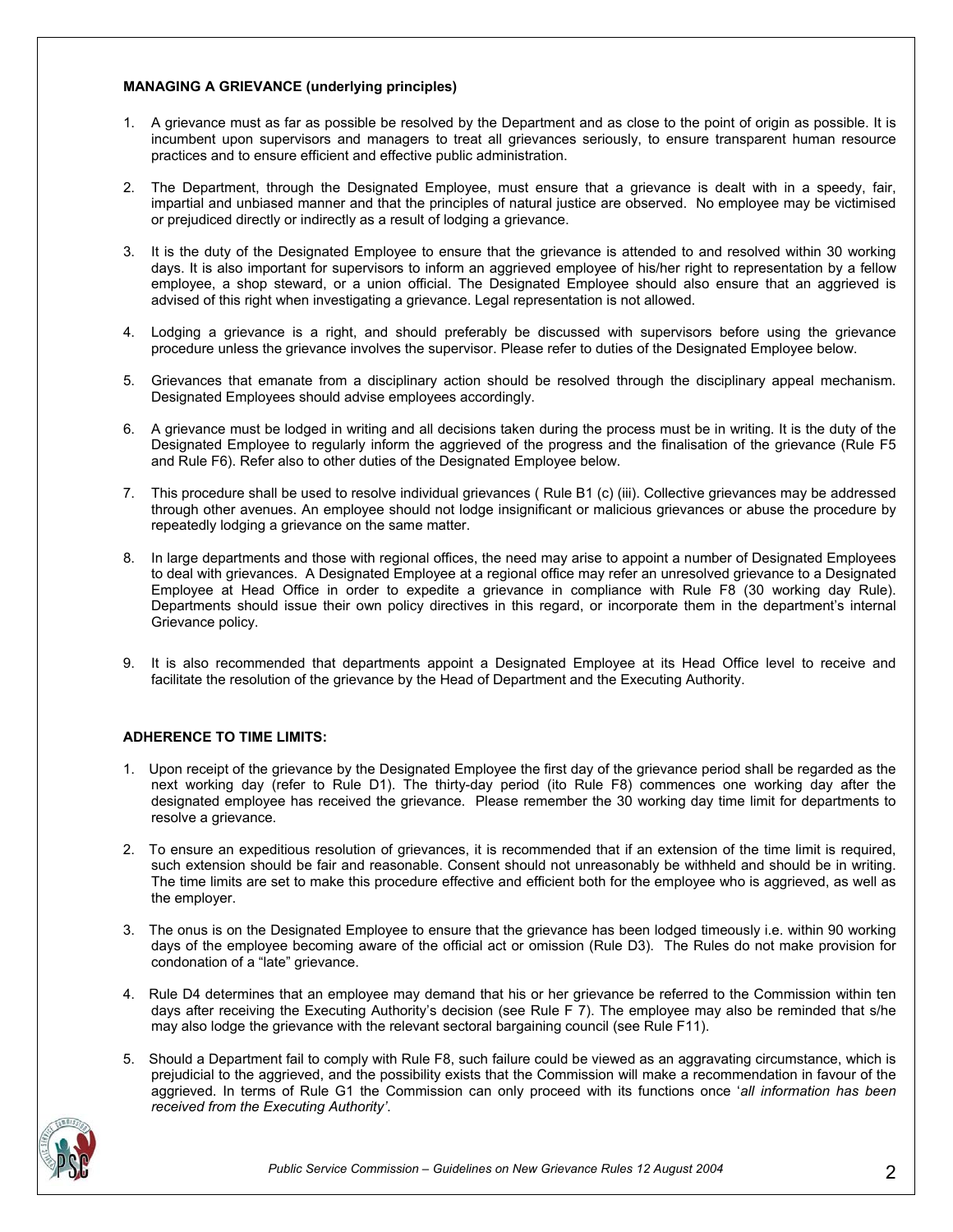### **PROVISION OF INFORMATION**

- 1. Every employee has a Constitutional right of access to all information held by the State or any of its organs at all levels of government in so far as such information is required for the exercise or protection of any of his or her rights. If an employer should refuse to release such information, or any part thereof, comprehensive reasons for such refusal shall be provided. Other information on any document, which an employee is not entitled to, may be deleted. The officer requesting the information will have to satisfy the department that the information is required to assist him/her in the proper preparation and lodging of his/her grievance. No confidential information about an employee may be divulged.
- 2. The right of access to information has certain limitations imposed by law. These limitations can be found in section 36 of the Constitution, sections 14 and 16 of the Labour Relations Act, 1995, as well as the Promotion of Access to Information Act.
- 3. An aggrieved must at all times be provided with information about the status of the grievance and the progress made towards the finalisation of the grievance. This is an inherent part of the duty of a Designated Employee (Rule E3).

# **LODGING A GRIEVANCE**

- 1. Rule F1 determines that an employee may lodge a grievance with an official designated to facilitate the resolution of grievances in the department. It is the duty of the Designated Employee to accept the grievance. Designated Employee's should remember to advise aggrieved employees that they should discuss their grievances with their immediate supervisors first before lodging such grievance. It is NOT the function of the Designated Employee to intervene in a dispute on behalf of an aggrieved employee, eg if there is a dispute concerning a performance evaluation, the Personnel Advisory Committee may assist in adjudicating on a dispute concerning the performance evaluation. Departments may appoint any number of Designated Employee's depending upon a department's own needs. Nothing precludes a Department or a Provincial Administration from appointing specialists in Personnel, Procurement or Financial matters as "Designated Employees". Departments must advise the Commission with regard to their grievance policies.
- 2. Departments should ensure that there are sufficient stocks of the prescribed grievance forms reasonably available to all employees (Rule F2).
- 3. It is the duty of the Designated Employee to liase with those relevant structures of authority to resolve a grievance (Rule F3). It is expected of officials in the relevant structures of authority to be helpful in resolving grievances.
- 4. Rule F4 determines that a grievance may be resolved by 'any person' within the relevant structures of authority who has the 'authority' to do so. Where a grievance may be resolved by an official who has the requisite authority to do so, there is no need for the grievance to be referred to the Executing Authority or the Head of Department. Senior officials at various levels of management have existing delegated authority to eg (a) ratify the appointment of employees after a fair and transparent recruitment process (b) agree on the recommendations of Personnel Advisory Committees (c) approve housing and transport benefits. It is incumbent upon departments to ensure that officials have the delegated responsibilities to deal with specific administrative line functions.
- 5. The Designated Employee will, at all times, keep the aggrieved informed on a regular basis, in writing, on the progress made in attempting to resolve a grievance ( see Rule E 3 and Rule F5), and the Designated Employee shall inform the aggrieved in writing of the resolution of a grievance (Rule F6).
- 6. Rule F 7 determines that if a grievance cannot be resolved, the Executing Authority must inform the aggrieved accordingly (using Part C of the prescribed form).
- 7. Rule F8 determines that the department, including the Executing Authority, has 30 working days to deal with a grievance. This is a very important Rule and departments should observe it judiciously. Departments must ensure that they have a process in place whereby the Designated Employee may fast-track a grievance to the Executing Authority. Given the busy schedules of Executing Authorities and the large geographical areas of some departments, departments must ensure that procedures are in place to facilitate the resolution of a grievance through the Designated Employee. Departments should advise the Commission of their policies/ Departmental Guidelines in this regard. Where Departments foresee that they cannot finalise the grievance within the 30 working day period, they should negotiate with the employee and his or her representative for an extension of the 30 working day period (Rule F 8). Such negotiations should be done in good faith.
- 8. Rule F9 determines that if an employee remains dissatisfied s/he must inform the Executing Authority within 10 working days. The Executing Authority must then forward the grievance and the relevant documentation to the Commission

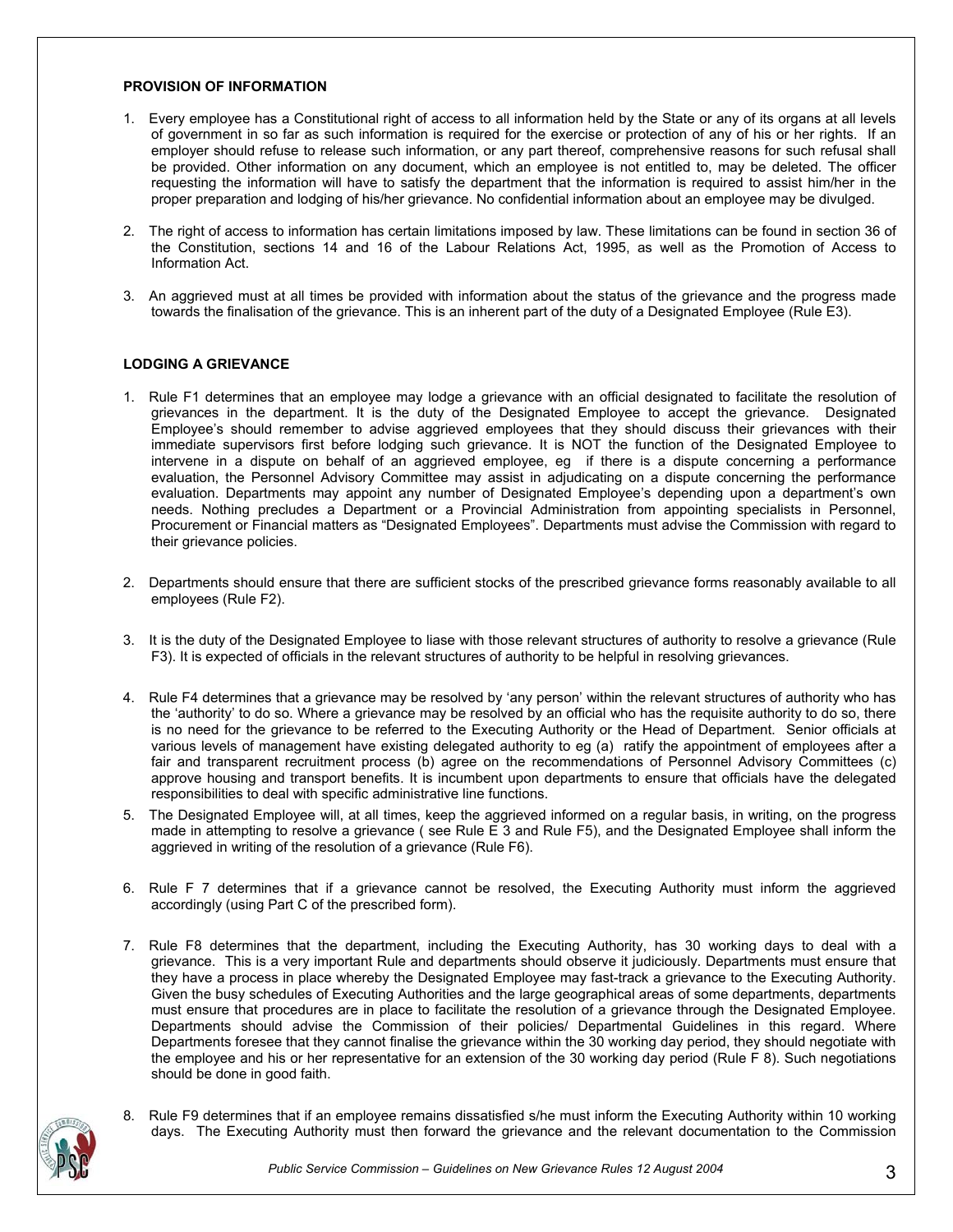within 5 working days of being informed by the employee. All of the aforementioned days are inclusive of the 30 working day period referred to in Rule F 8.

- 9. Rule F10 determines that if the grievance constitutes an 'alleged unfair labour practice', the employee may inform the Executing Authority in writing that s/he wishes to refer the grievance to the relevant sectoral bargaining council. It is an accepted practice within labour law that a grievance shall be lodged with an employer first before the assistance of outside dispute resolution agencies are sought.
- 10. Rule F11 provides that where there is failure on the part of the department to resolve a grievance within the 30 working day prescribed period, an aggrieved officer may lodge his/her grievance directly with the Commission or in the case of alleged unfair labour practice, with the relevant sectoral council. Employees alleging that a department failed to comply with Rule F8 are expected to provide proof of the employer' s alleged negligence. Aggrieved officials of Provincial Administrations may make use of the Regional Offices of the Commission to lodge their grievances and officials at National Departments may direct such grievances to the Head Office of the Commission.
- 11. In instances where it has been established that there has been negligence on the part of the department in resolving the grievance within the specified time frames and an extension of time has not been negotiated with the aggrieved employee and or his/her representative, the Commission will, in terms of its Constitutional mandate, report such matters to Parliament and the Provincial Legislatures as the case may be.

### **REFERRAL TO THE PUBLIC SERVICE COMMISSION**

- 1. Rule G1 determines that after the Commission has received all information from the departments it shall inform the Executing Authority of its recommendations within 30 working days. If the Commission is unable to finalise the matter within the prescribed period, it should request for an extension from the relevant Department. Departments must submit copies of the following documentation to the Commission -
	- [i] a copy of the employee's grievance form;
	- [ii] all other correspondence between the relevant employee and the employer with regard to his/her grievance;
	- [iii] the letter of appointment of the Designated Employee;
	- [iv] the report of the Designated Employee together with all supporting evidence;
	- [v] the submission to the Head of Department and / or Executing Authority which accompanied the Designated Employees report;
	- [vi] the Executing Authority's decision as communicated to the employee; and
	- [vii] any other related information/documentation relevant to the grievance.
- 2. The Commission will, after receipt of the aforementioned information, forward its recommendation to the Executing Authority. Rule G1 also determines that after receiving the Commission's recommendation/s the Executing authority must inform the aggrieved employee as well as the Commission of its decision.

# **GRIEVANCES OF HEADS OF DEPARTMENT**

A grievance of a Head of Department at Provincial level shall be forwarded to the relevant Premier of that Province and a grievance of a Head of Department of a national department shall be referred to the President (Rule H).

# **EVALUATION OF THE GRIEVANCE PROCESS BY THE PUBLIC SERVICE COMMISSION**

- 1. Rule I 1 determines that departments must keep a record of all grievances resolved from the beginning of each calendar year and report thereon to the Commission on a six monthly basis.
- 2. The Commission shall, in terms of section 196 [6] of the Constitution of South Africa, 1996, report to the National Assembly and in respect of its activities in a province, to the legislature of that province.

# **OTHER PROCEDURES**

1. Rule J determines that when an aggrieved employee uses this procedure to lodge a grievance, s/he must disclose whether s/he is using any other grievance procedure.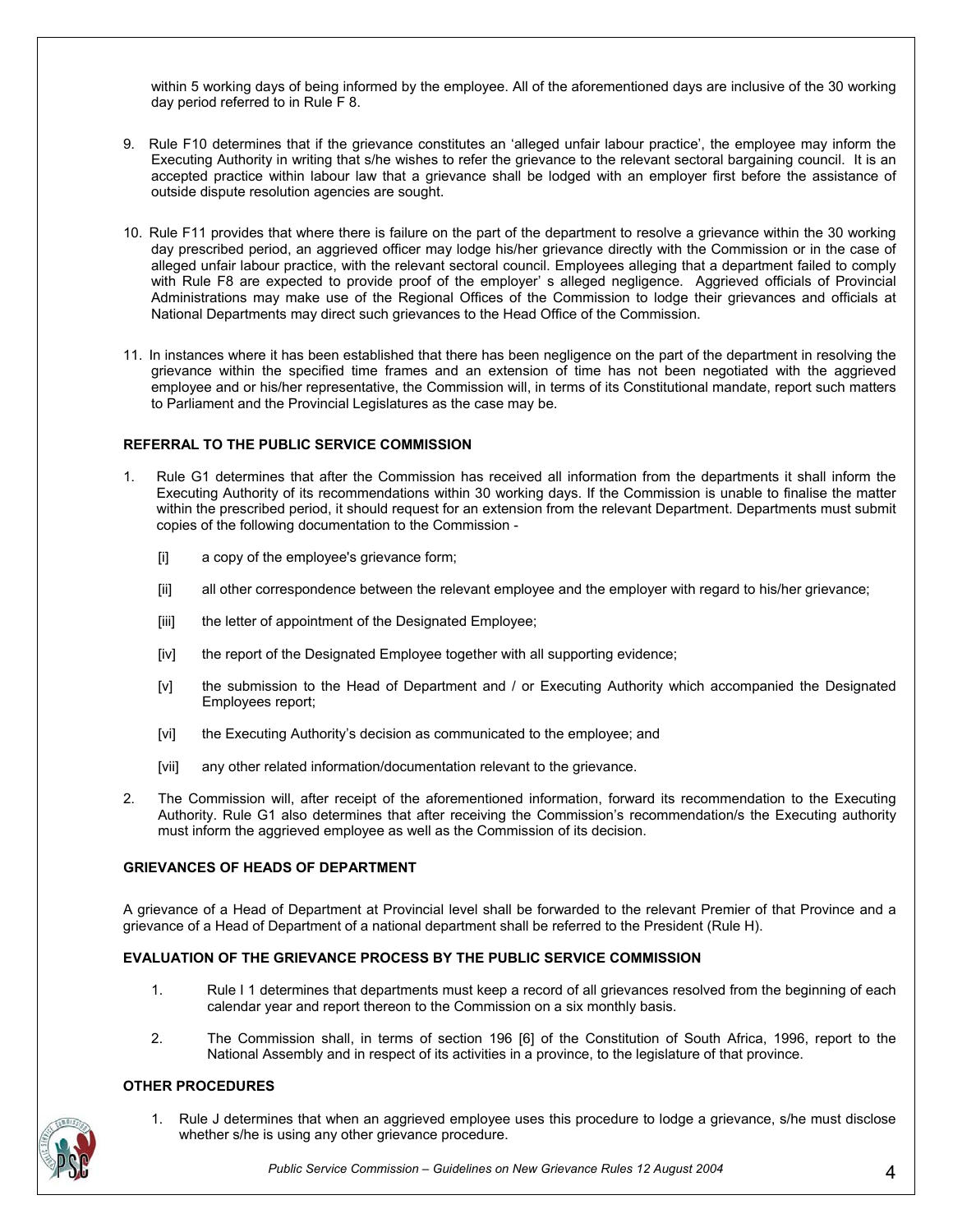#### **TRANSITIONAL MEASURES**

- 1. The new Grievance Rules were promulgated on 25 July 2003 and only became operational on 19 September 2003. Therefore, the transitional measures in Rule K 2 should read as follows - " A grievance lodged before the **commencement** of these grievance rules, must be dealt with and concluded in terms of the Interim Grievance Rules promulgated in Government Gazette No 20231 of 1999".
- 2. The Interim Grievance Rules are therefore operational until 18 September 2003. However, since such amendment must be effected in a new Government Gazette, this will remain pending until other similar amendments to the Rules are effectively dealt with through the appropriate negotiating forums.

### **GENERAL**

- 1. Departments are organised differently, and as a result departments will differ from one employer to the other.
- 2. Departments may formulate their own Grievance Guidelines or policies to suit their own circumstances. Departments are requested to forward a copy of their Grievance Guidelines or policy to the Commission.
- 3. It is important for departments to develop the investigative skills of the Designated Employee who will undertake investigations.
- 4. Generally the Head of Department may, in terms of section 7 (3) (b) read with section 9 of the Public Service Act, 1994, appoint the Designated Employee. The Designated Employee should be a person from the department's-
- Personnel Office
- The Industrial Relations Office
- The Labour Relations Office
- A person familiar with all aspects of dispute resolution
- A proper and fit person as identified by the Head of Department
- 5. The Head of Department should provide the Designated Employee with a general letter of authority that will clearly outline the terms of reference of the investigation/s.
- 6. Nothing precludes a department/provincial administration from securing the services of a Designated Employee from another department/ office to assist in resolving an employee's grievance.

#### **DUTIES OF THE DESIGNATED EMPLOYEE**

- 1. The purpose of the Designated Employee is, in terms of Rule B. 1 [c] of the Grievance Rules "to promote the speedy, impartial and equitable handling of grievances" .
- 2. Specifically the Designated Employee is tasked with the following:

Receive and expedite the resolution of a grievance.

 Record and report all grievances received to the Labour Relations component/ Head of Department immediately and keep them informed of progress made.

Actively assist in removing any obstacles for the resolution of a grievance.

 Investigate the grievance, request the necessary Managers/ Supervisors to assist with the resolution thereof (Rule F4), draft the necessary report/s, request the Head of Department for a decision, and where necessary inform the Executing Authority.

At all times keep the aggrieved informed, in writing, of the progress made towards finalising the grievance (Rule F5)

Where necessary, inform an aggrieved of his her rights in terms of the grievance rules.

 Ensure that a grievance is resolved within the time frames as contemplated in Rule F.8 (30 working day period). A Designated Employee may submit his report directly to the HOD and or the Executing Authority. Departments may prescribe this step in their internal grievance policy/guidelines.